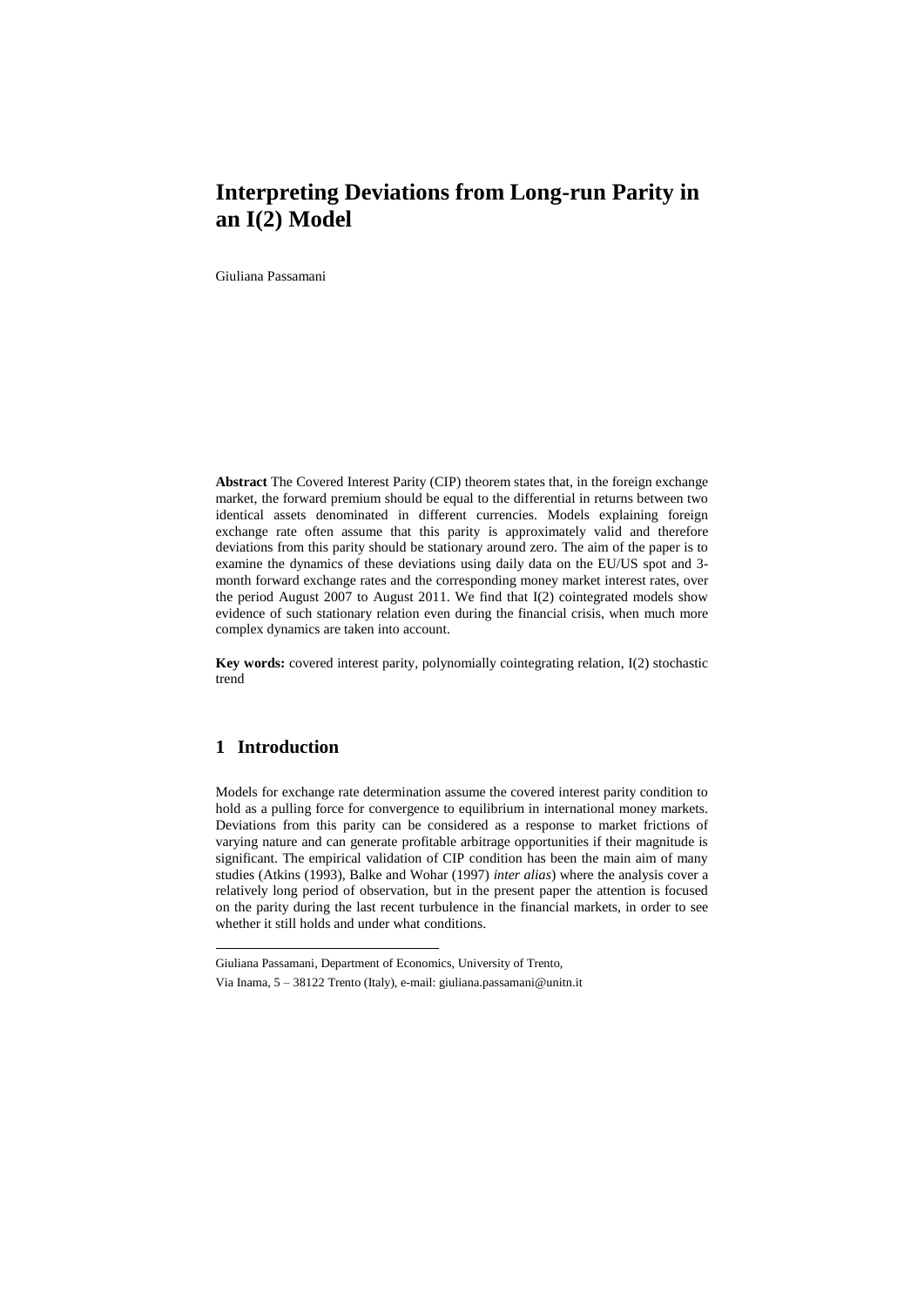We examine the dynamics of deviations from the parity for EU/US using daily data. First, we analyse the dataset using cointegration analysis within the I(1) model and we find that the actual deviations cannot be considered as determinations of a stationary zero mean process, even after correcting for short-run effects. Second, we analyse the same dataset within the cointegrated I(2) model and we find that the actual deviations from a relation, identified as the CIP combined with the change in the forward and spot \$/€ rate, look quite stationary, though with some more pronounced volatility around the time of the worsening of the crisis.

### **2 Pulling and pushing forces for CIP in the I(2) model**

The empirical analysis

 $2$  is based on a Cointegrated Vector AutoRegressive model with two lags. The vector time series<sup>3</sup> is  $\mathbf{x}_t = \begin{bmatrix} f_{12,t}, s_{12,t}, i_t, i_{2t} \end{bmatrix}$ , where  $f_{12}$  is the 3-month forward and  $s_{12}$  is the spot nominal euro/dollar exchange rates,  $i_1$  is the 3-month Euro-Libor and  $i_2$  is the 3-month US dollar-Libor interest rates<sup>4</sup>. As we can see from Table 1 and according to the number of near unit characteristic roots, the results of the likelihood ratio tests for cointegration rank indices show that we can choose either an  $I(1)$  model with  $r=1$ cointegrating relation and (*p*-*r*)=3 common stochastic I(1) trends or an I(2) model with *r*=2 polynomially cointegrating relations and  $s_2=(p-r-s_1)=1$  common I(2) stochastic trend and  $s<sub>l</sub>=1$  common I(1) stochastic trend.

**Table 1:** The LR test statistics for cointegration rank indices (p-values in brackets)

| $(p-r)$ | $s_2 = 4$ | $s_2 = 3$ | $s_2 = 2$ | $s_2=1$ | $s_2=0$ |
|---------|-----------|-----------|-----------|---------|---------|
| 3       |           | 310.502   | 161.501   | 90.867  | 35.387  |
|         |           | (0.000)   | (0.000)   | (0.000) | (0.233) |
|         |           |           | 88.104    | 21.927  | 12.358  |
|         |           |           | (0.000)   | (0.621) | (0.786) |

As regards the I(1) model, though the data give some evidence of a marginally significant CIP relation, the deviations from this relation, represented in Fig. 1, appear clearly non stationary, showing persistent deviations, particularly in the second half of 2008. The same empirical analysis has been conducted within the cointegrated I(2)

model, whose specification is as follows (Juselius, 2006, p.319):  
\n
$$
\Delta^2 \mathbf{x}_t = \alpha (\tilde{\beta}^{\dagger} \tilde{\mathbf{x}}_{t-1} + \tilde{\delta}^{\dagger} \Delta \tilde{\mathbf{x}}_{t-1}) + \zeta \tilde{\mathbf{t}}^{\dagger} \Delta \tilde{\mathbf{x}}_{t-1} + \Phi \mathbf{D}_t + \mathbf{\varepsilon}_t, \quad \mathbf{\varepsilon}_t \square N_p(\mathbf{0}, \mathbf{\Omega}),
$$
\n(1)

In model (1),  $\tilde{\mathbf{x}}_t$  denotes that a trend component has been added to the vector of

 $\overline{a}$ 

 $2$  Data for the analysis were provided by Bloomberg. Analysis has been performed using CATS which runs together with RATS (Dennis, 2006).

 $3$  The largest characteristic roots of the unrestricted VAR are: 0.999, 0.991, 0.984, 0.895, 0.895.

<sup>&</sup>lt;sup>4</sup> The observed data have been substituted by a 3 days moving average, in order to reduce the number of outliers. Nevertheless, few impulse dummies, **D***t*, have been included in the model at particular dates.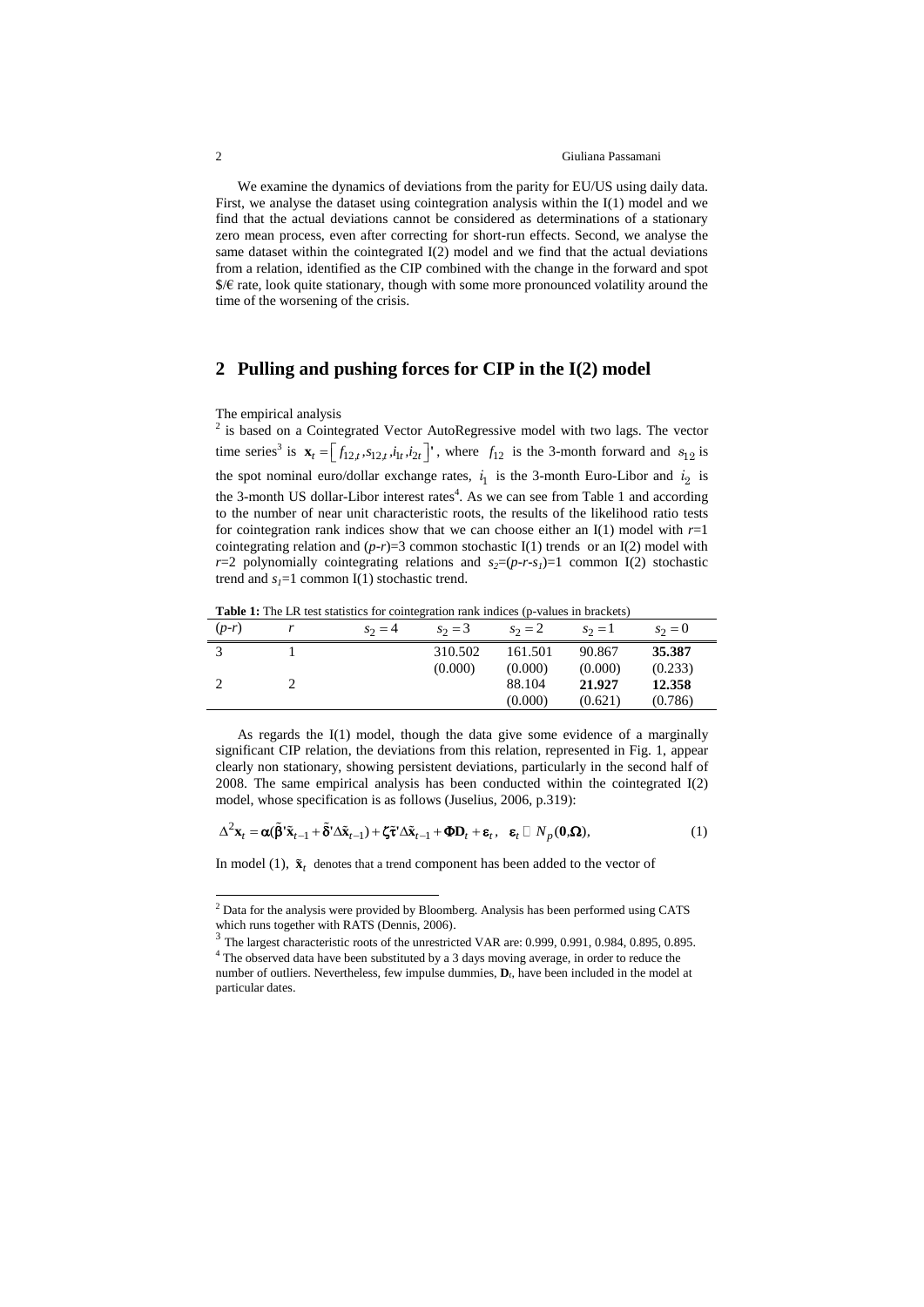Figure 1: CPI deviations within I(1) model



variables. Quite surprisingly, choosing  $r=2$ ,  $s<sub>2</sub>=1$  and  $s<sub>1</sub>=1$ , the estimation iterative procedure has reached the final estimates in few iterations.

The identified  $r=2$  dynamic long-run equilibrium relations are the following, where The identified r=2 dynamic long-run equilibrium relations are the following, where<br>the over-identifying restrictions are not rejected with a p-value of 0.960:<br> $\hat{\beta}'_1 \tilde{x}_t + \hat{\delta}'_1 \Delta \tilde{x}_t = (f_{12} - s_{12} - i_1 + i_2) + 1.314 \Delta f$ 

$$
\hat{\hat{\beta}}^{\dagger}{}_{1}\tilde{\mathbf{x}}_{t} + \hat{\hat{\delta}}^{\dagger}{}_{1}\Delta\tilde{\mathbf{x}}_{t} = (f_{12} - s_{12} - i_{1} + i_{2}) + 1.314\Delta f_{12} + 1.406\Delta s_{12} - 0.162\Delta i_{1} - 0.071\Delta i_{2} + 0.000001t - 0.002\Delta t
$$
  

$$
\hat{\beta}^{\dagger}{}_{2}\tilde{\mathbf{x}}_{t} + \hat{\delta}^{\dagger}{}_{2}\Delta\tilde{\mathbf{x}}_{t} = f_{12} - 0.996s_{12} - 0.926i_{1} + 0.900i_{2} + 0.486\Delta f_{12} + 0.520\Delta s_{12} - 0.060\Delta i_{1} - 0.026\Delta i_{2} + 0.002\Delta t
$$

In the first polynomially cointegrating relation, deviations from CIP are shown within the round brackets. These deviations, which are not stationary by themselves over the period, become stationary<sup>5</sup> by adding a linear combination of the growth rates  $\Delta x_t$ , as we can see from Fig. 2.

Figure 2: CPI deviations within I(2) model

l



In the relations the coefficients  $\delta' \beta$  describe how the growth rates react to the deviations: in this dynamic system the positive sign of the product of the two estimated coefficients shows that the forward exchange rate reacts adjusting to disequilibrium,

<sup>&</sup>lt;sup>5</sup> The relation looks quite stationary, apart from some increasing volatility at the time of the deepening of the crisis.